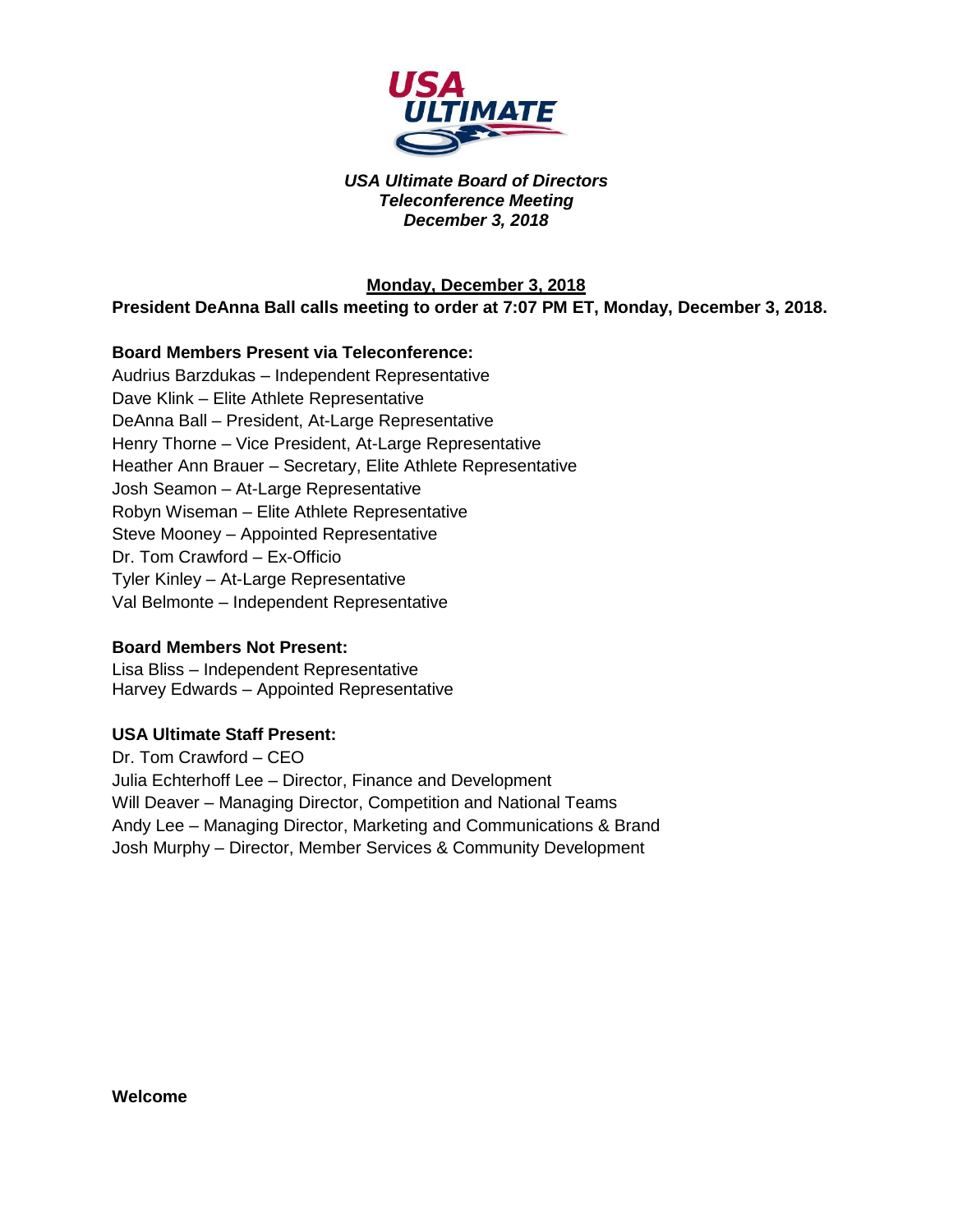

Presented by DeAnna Ball & Tom Crawford

- 2018 has been a phenomenal year for USAU, here are some highlights:
	- The 50th anniversary celebration of the sport was a huge success. Lots of positive feedback from the community. Release of a strong strategic plan. Women's U.S. Open final live on ESPN2.
	- Produced our first two commercials, a third is on the way.
	- Coaching program overhaul will be rolling out soon, SafeSport will be a big part of our organization moving forward.
	- State based organizations and Affiliates program continues to grow.
	- Continued steady membership growth.
	- Success at the international level with U20 and U24.
	- Supported WFDF with World Championships in Ohio.
	- Continued success with the US Open combining YCC with Club competition. Hosted a very successful GUM Ball at the event.
- Board appreciates the incredible work done by the staff and their dedication to the broader ultimate community.

# **2018 Financial Update**

Presented by Tom Crawford and Julia Echterhoff Lee

- USAU is expected to be very close to breakeven at the end of the year.
- Membership numbers have picked up a bit and topped 60K for the first time.
- Tom appreciates Julia for her leadership with the budget and tracking.

# **2019 Budget Presentation**

Presented by Tom Crawford and Julia Echterhoff Lee

- The 2019 budget is very similar to 2018.
- Focus on big investment in community development.
- High level consultant to work with organization on Equity, Diversity and Inclusion to work with us next year as per the Strategic Plan.
- HQ will be adding one FTE: Competition support across different divisions.
- The board discussed the high demands for staff, membership numbers, and accessibility.
- Val Belmonte moves to accept the 2019 budget as submitted. The motion is seconded by Henry Thorne and passes 10-0-2.

## **Freedom of Expression Task Force Proposal**

Presented by Dave Klink

• There have been an increase in political statements and personal expression by players across levels of competition.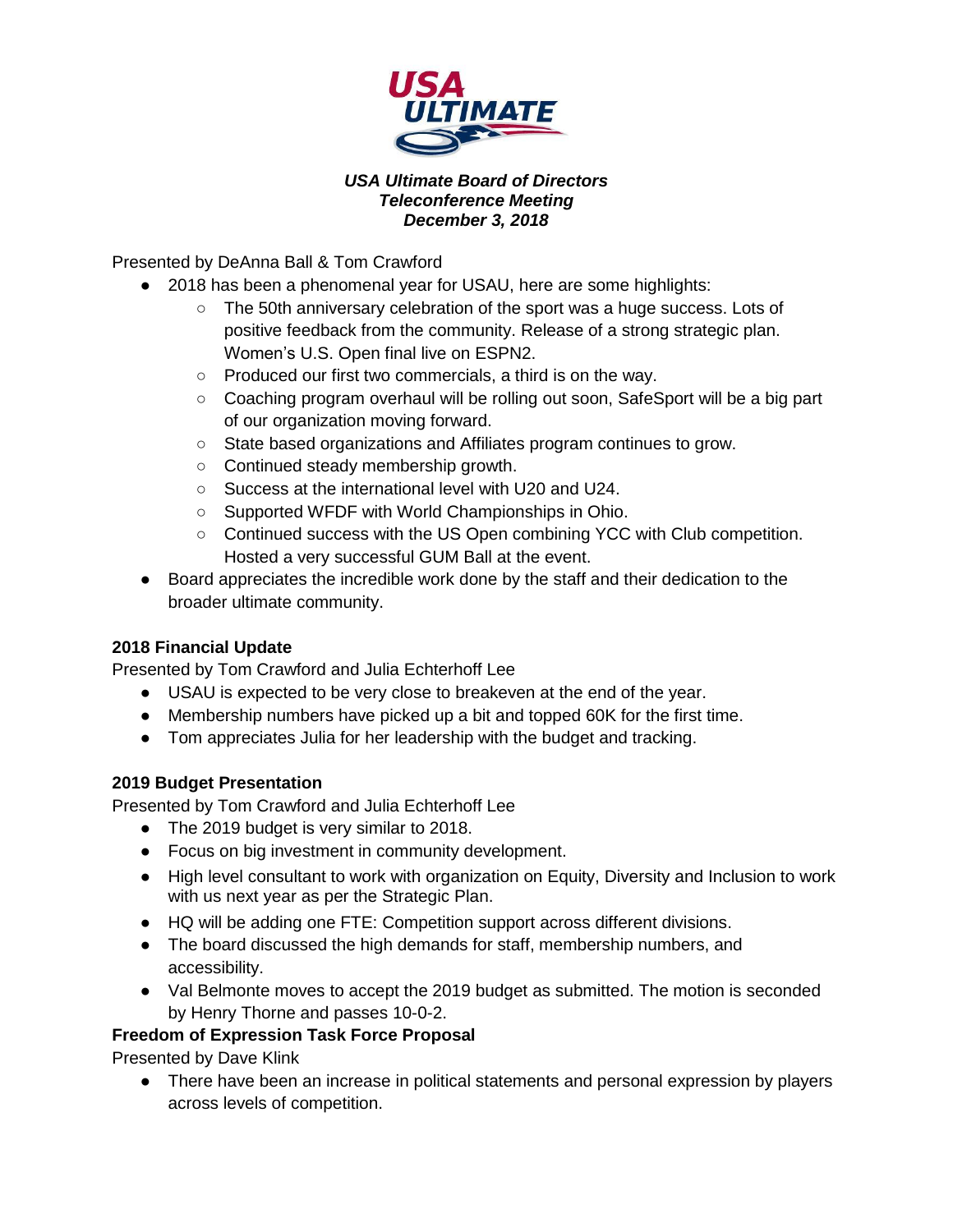

- There is no clear owner at USAU or quidance in these areas beyond uniform requirements.
- Proposal is to create a Task Force in this area to research what other organizations are doing, what WFDF/USOC requirements might apply, and how the ultimate community wants to address this. This group would include staff and board members to ultimately make a recommendation to the board.
- Discussion around the desire to have a stronger focus on freedom of expression than political statements guidance.
- Initiate Task Force with a few reps from board and staff with goal of including interested new board members in January.
- Dave Klink moves to create Freedom of Expression Task Force. The motion is seconded by Henry Thorne and passes 10-0-2.

*Staff leaves the call, except for Tom Crawford.*

# **2018 Board Election**

Presented by Josh Seamon

- Strong election on many levels: great candidates, promotion, and turnout.
- Despite a bigger focus by the committee on recruitment of candidates identifying as female and non-binary, as well as people of color, we had only one of each in the final applicant pool. We need to find new strategies and improve in this area.
	- Nominating Committee will focus in early 2019 on how to restructure the process to make it more accessible.
- Huge increase in voter turnout nearly a third of all elite athletes voted and largest atlarge turnout in history.
- Frank Nam (1,269) and Charlie Mercer (349) will be joining the board.
- The board has both an Appointed and Independent position open for 2019.
	- The board discusses the need to consider diverse applicants for these positions as we move forward.

*Steve Mooney leaves the call for Appointed position discussion.*

● Josh Seamon motions to approve Steve Mooney's reappointment to the board. The motion is seconded by DeAnna Ball and passes 9-0-2.

*Steve Mooney rejoins the call.*